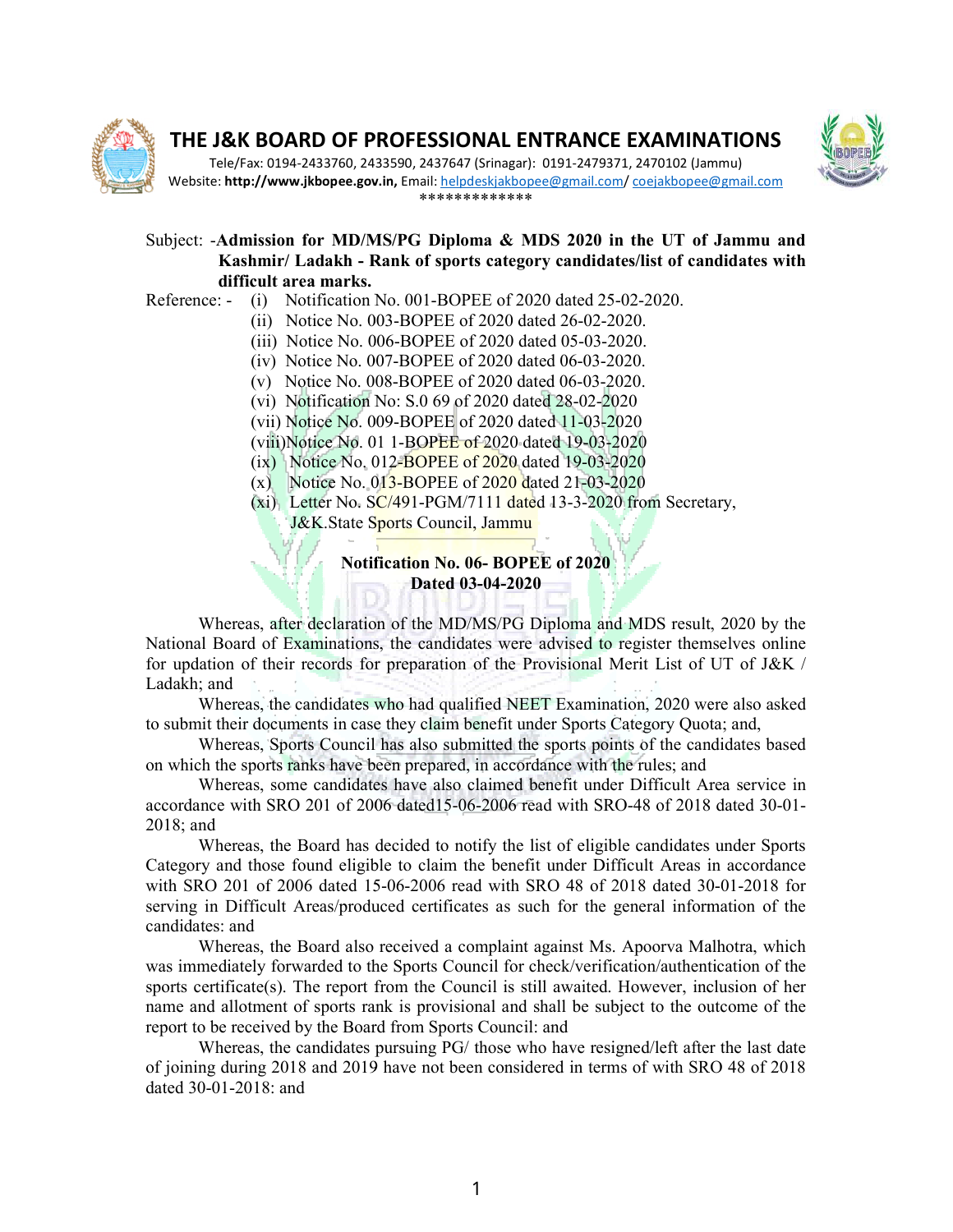in accordance with the rules is annexed as Annexure "A" to this Notification; and Whereas the list of MD/MS/PG Diploma & MDS candidates who have been awarded

Whereas, the list of sports category candidates on the basis of sports rank as prepared

Difficult Area marks in terms of SRO 201 of 2006 dated15-06-2006 read with SRO 48 of 2018 dated 30-01-2018 and awarded so on the basis of certificates produced by them is annexed as Annexure "B" to this Notification: and

Whereas, the list of candidates who have ticked the column "Difficulty Area" but have not attached any documentary evidence/certificate is annexed as Annexure "C" and as such are not entitled to any benefits under SRO 48 of 2018: and

Whereas, Difficult Area marks will be appropriately reflected in the Provisional Merit List of UT of J&K/Ladakh while drawing the same for determining the Inter-se merit of the candidates;

It is therefore, notified for information of all the concerned that, if any candidate(s) desirous of making representation(s) against the above or who has/have not been included in the list, but has/have uploaded/provided valid certificate issued by the competent authority may do so upto 08-04-2020 (2.00 P.M.) by submitting the same online at helpdeskjakbopee@gmail.com or convey telephonically at 9419403272/9469012295 along with the documentary evidence in support of his/her/their claim;

It is further notified that:

- i. Sports ranking is only for determining the eligibility under the sports category and not for determination of the merit of the candidates. For allotment of seats, provisional merit list of J&K/Ladakh as may be notified shall be considered.
- ii. The above position in respect of Sports Category candidates and the candidates who have served in Difficult Area is provisional and subject to changes/alterations as may become necessary after expiry of the time of the receipt of representations and also subject to such other information as may be brought in to the notice of the Board.
- iii. List of candidates who have claimed benefit under Difficult Area Service but have not actually attached certificates shall deemed to be treated as OM or the category candidates, as the case may be, subject to having qualified NEET Examination 2020.

#### ERRORS AND OMISSIONS EXCEPTED

Sd/

 (Dr.) Sunil Gupta Controller of Examinations. J&K BOPEE

No. BOPEE/Exam-12/2020 Dated: 03-04-2020 Copy to the: -

- 1. Financial Commissioner to Govt., Health & Medical Education Department Civil Secretariat, Jammu.
- 2. Principal Secretary to the Hon'ble Lt. Governor, J&K, Jammu.
- 3. Secretary to Government, General Administration Department, Civil Secretariat, Jammu.
- 4. Secretary to Government, ARI & Trainings Department, Civil Secretariat, Jammu.
- 5. Director Information, J&K, Jammu for publication of the Notice in one English leading Newspaper preferably Greater Kashmir, Srinagar and Daily Excelsior, Jammu with the request that the Notice may kindly be got published on top most priority basis.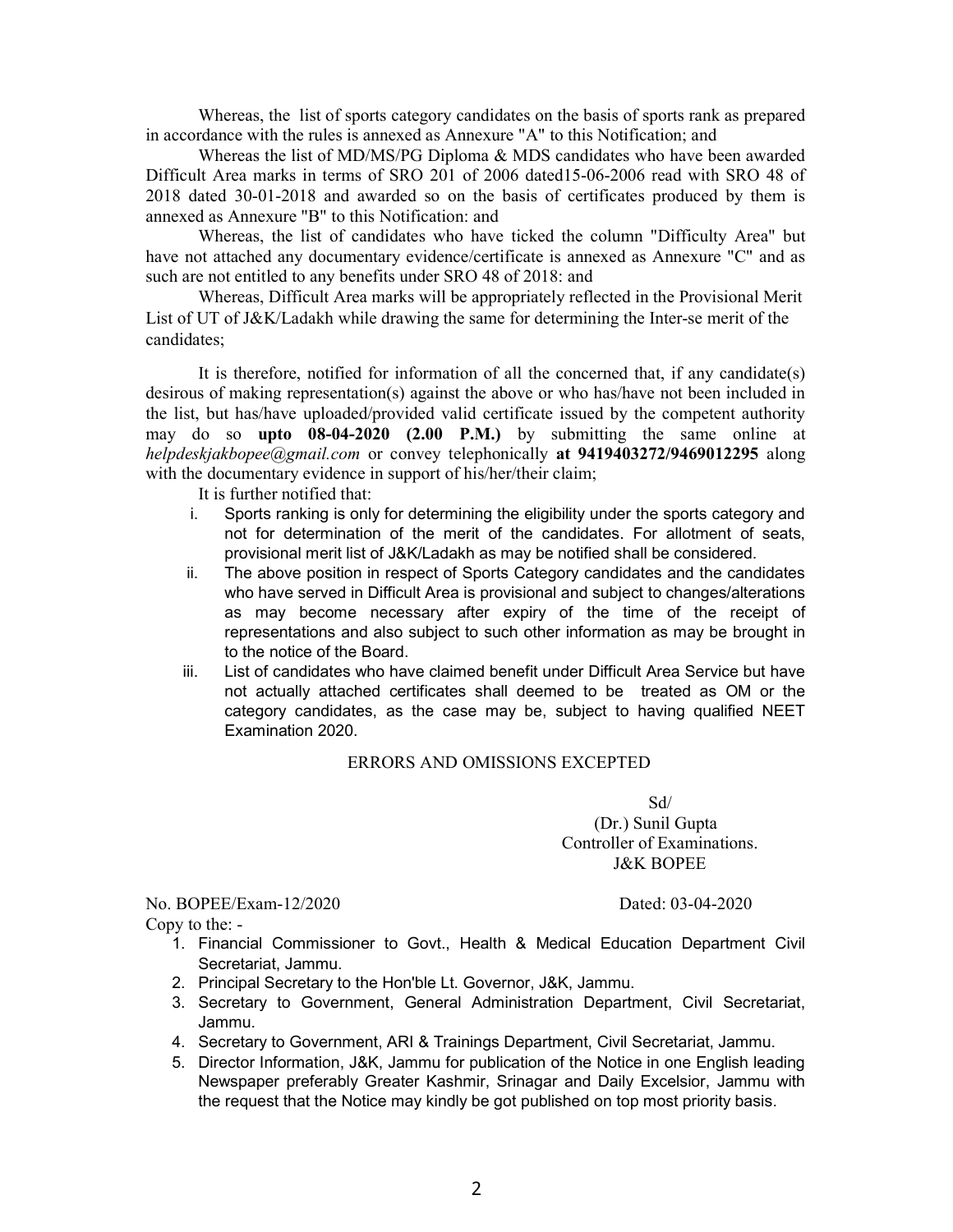- 6. Director Doordarshan Kendra, Srinagar/Jammu/Leh/Kargil for favour of wide publicity through daily news bulletin.
- 7. Director, All India Radio, Kashmir/Jammu for favour of wide publicity through daily news bulletins.
- 8. Secretary, J&K BOPEE for information.
- 9. General Manager, Government Press, Jammu for information with the request to publish the Notice in extra ordinary issue of Government Gazette.
- 10. Principal Private Secretary to Chief Secretary, J&K Govt. Civil Secretariat, Jammu for information of the Chief Secretary.
- 11. FA/CAO, BOPEE for information.
- 12. Pvt. Secretary to Chairman, J&K BOPEE for information of the Chairman.
- 13. Standing legal counsels, J&K BOPEE.
- 14. Incharge Camp Office, BOPEE, Srinagar.
- 15. IT Section.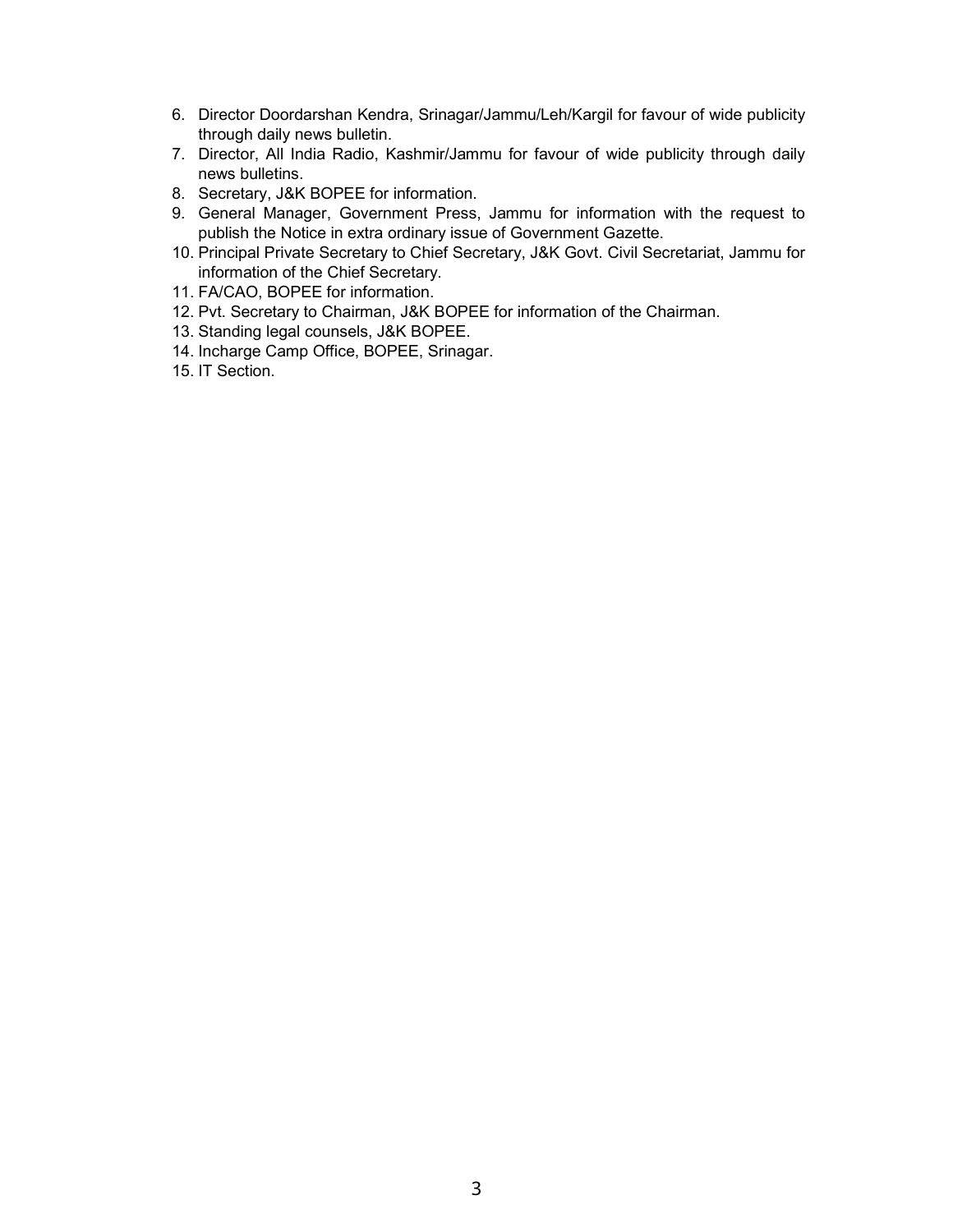#### Annexure-A to Notification No. 06-BOPEE of 2020 dated 03-04-2020

| SNO            | <b>ROLLNO</b> | <b>NAME OF THE</b><br><b>CANDIDATE</b>   | <b>SCORE</b> | <b>NEET</b><br><b>RANK</b> | <b>SPORTS</b><br><b>POINTS</b> | 60%<br>WEIGHTAGE |       | SPORTS SPORTS<br><b>RANK</b> |
|----------------|---------------|------------------------------------------|--------------|----------------------------|--------------------------------|------------------|-------|------------------------------|
| $\mathbf{1}$   | 2066070671    | <b>IRFAN AHMAD</b><br>DAR                | 701          | 10367                      | $\mathbf{1}$                   | 35.05            | 36.05 | $\mathbf{1}$                 |
| $\overline{2}$ | 2066141795    | <b>SYED SHEIKH</b><br><b>MOHD FAIZAN</b> | 586          | 27165                      | 6                              | 29.30            | 35.30 | $\overline{2}$               |
| 3              |               | 2066070584 JJUNAID AHMED                 | 667          | 14576                      | 1                              | 33.35            | 34.35 | 3                            |
| 4              | 2066070937    | AFRA BINTI IQBAL                         | 546          | 34566                      | 6                              | 27.30            | 33.30 | 4                            |
| 5              | 2066070787    | DANISH AHMAD<br><b>DAR</b>               | 544          | 35105                      | 6                              | 27.20            | 33.20 | 5                            |
| 6              | 2066138106    | RAHUL SHARMA                             | 634          | 19332                      | 1                              | 31.70            | 32.70 | 6                            |
| $\overline{7}$ | 2066141975    | DAWAR MASOOD<br><b>BHAT</b>              | 633          | 19455                      | 1                              | 31.65            | 32.65 | $\overline{7}$               |
| 8              | 2066070868    | WASEEM UD DIN<br><b>GANAI</b>            | 608          | 23374                      | 1                              | 30.40            | 31.40 | 8                            |
| 9              | 2066070667    | <b>ASIF BASHIR</b><br><b>THOKER</b>      | 593          | 25959                      | $\mathbf{1}$                   | 29.65            | 30.65 | 9                            |
| 10             | 2066070955    | <b>BASHARAT</b><br>AHMAD MUGHAL          | 411          | 66937                      | 6                              | 20.55            | 26.55 | 10                           |
| 11             | 2066070464    | <b>APOORVA</b><br><b>MALHOTRA</b>        | 493          | 46003                      | 1.5                            | 24.65            | 26.15 | 11                           |
| 12             | 2066141988    | <b>MOHAMMAD</b><br><b>OBEID HAQAQ</b>    | 490          | 46821                      | $\mathbf{1}$                   | 24.50            | 25.50 | 12                           |
| 13             |               | 2066071144  MIR OMAR JHON                | 434          | 60600                      | 1                              | 21.70            | 22.70 | 13                           |
| 14             | 2066071498    | PRIYANKA<br><b>MAHAJAN</b>               | 429          | 61739                      | 1                              | 21.45            | 22.45 | 14                           |
| 15             | 2066114811    | <b>KHALID MANZOOR</b><br><b>SHAH</b>     | 372          | 78590                      | 3.5                            | 18.60            | 22.10 | 15                           |
| 16             | 2066099631    | <b>ISHIVANGI RAINA</b>                   | 407          | 67842                      | 1                              | 20.35            | 21.35 | 16                           |
| 17             |               | 2066116976 SAHIL AHMED                   | 401          | 69568                      | $\mathbf{1}$                   | 20.05            | 21.05 | 17                           |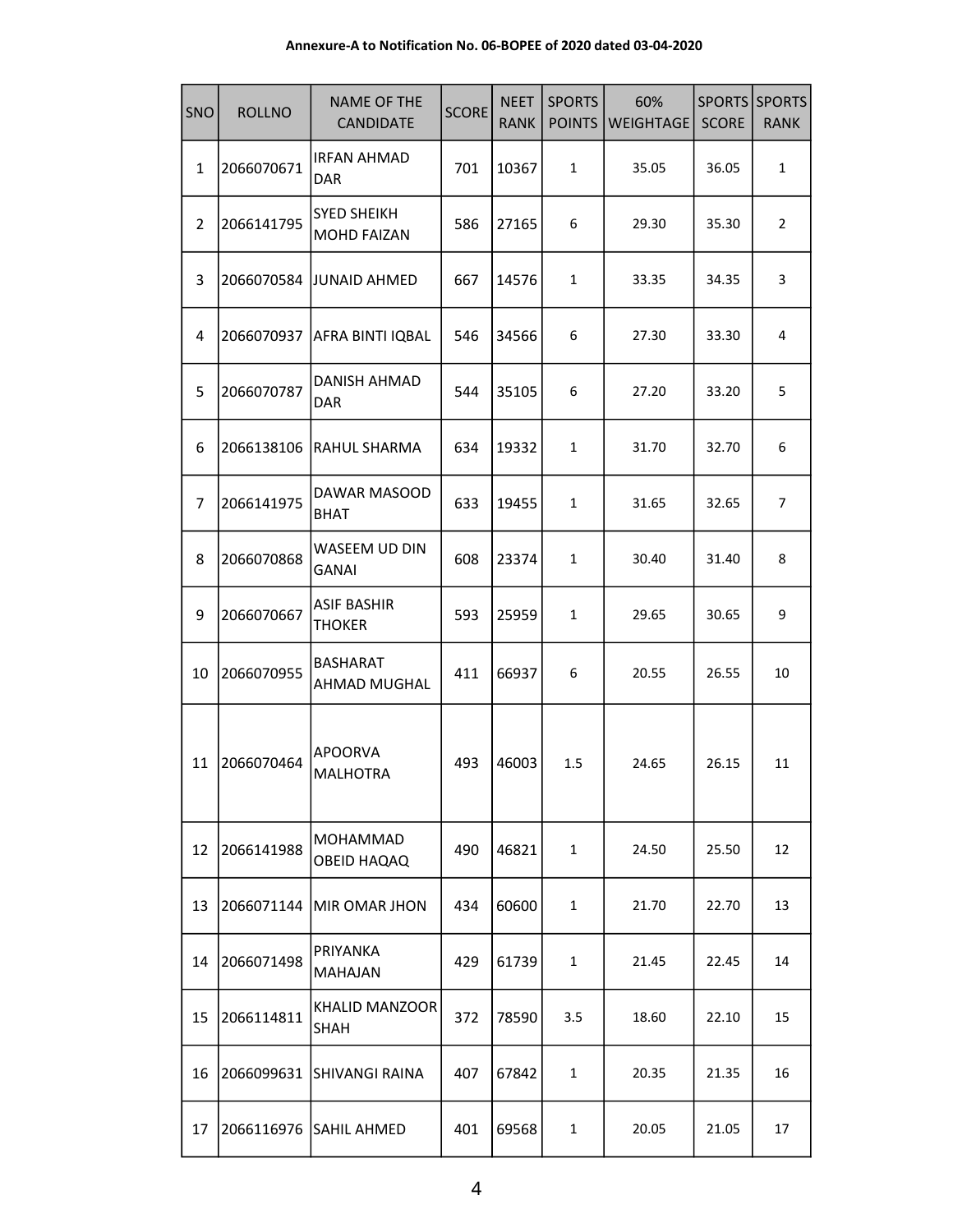## Annexure-B to Notification No.06-BOPEE of 2020 dated 03-04-2020

|                | S.No. Rollno   | <b>Course</b>            | Category   | Name                     | Rank  | Score |                | Difficult Weightage | <b>Total</b>  |
|----------------|----------------|--------------------------|------------|--------------------------|-------|-------|----------------|---------------------|---------------|
|                |                |                          |            |                          |       |       | Area           |                     | <b>Score</b>  |
|                |                |                          |            |                          |       |       | Years          |                     |               |
| $\mathbf{1}$   | 1955212003 MDS |                          | <b>OM</b>  | <b>SUNIL KUMAR RAINA</b> | 6018  | 416   | 3              | 124.80              | 540.80        |
| $\overline{2}$ |                | 2066070554 MD/MS/PGD     | <b>ST</b>  | TARIQ HUSSAIN            | 82246 | 360   | $\overline{3}$ | 108.00              | 468.00        |
|                |                |                          |            |                          |       |       |                |                     |               |
|                |                |                          |            |                          |       |       |                |                     |               |
| 3              |                | 2066070660 MD/MS/PGD     | OM         | ABDUL ALEEM              | 40010 | 520   | $\mathbf 1$    |                     | 52.00 572.00  |
| $\overline{4}$ |                | 2066070670 MD/MS/PGD     | <b>RBA</b> | <b>SUHAIL BASHIR</b>     | 37160 | 534   | $\mathbf{1}$   |                     | 53.40 587.40  |
| 5              |                | 2066070683 MD/MS/PGD     | OM         | AIJAZ IQBAL SHEIKH       | 69913 | 400   | $\overline{2}$ |                     | 80.00 480.00  |
| 6              |                | 2066070687 MD/MS/PGD     | <b>RBA</b> | TAHIR YASEEN BHAT        | 30094 | 570   | $\overline{2}$ | 114.00              | 684.00        |
| $\overline{7}$ |                | 2066070692 MD/MS/PGD     | <b>OM</b>  | KHURSHID AHMAD MIR       | 79904 | 368   | $\mathbf{1}$   | 36.80               | 404.80        |
|                |                |                          |            |                          |       |       |                |                     |               |
|                |                |                          |            |                          |       |       |                |                     |               |
| 8              |                | 2066070766 MD/MS/PGD     | <b>RBA</b> | SHAZIA BANOO             | 54908 | 455   | $\mathbf 1$    |                     | 45.50 500.50  |
| 9              |                | 2066070768 MD/MS/PGD     | <b>ST</b>  | MOHD ALTAF HUSSAIN       | 91448 | 333   | 3              |                     | 99.90 432.90  |
| 10             |                | 2066070890 MD/MS/PGD     | OM         | <b>IFTIKHAR HUSSAIN</b>  | 73115 | 390   | $\overline{3}$ |                     | 117.00 507.00 |
|                |                |                          |            | <b>GANIE</b>             |       |       |                |                     |               |
|                |                |                          |            |                          |       |       |                |                     |               |
| 11             |                | 2066070918 MD/MS/PGD     | OM         | YAWAR NASEER             | 41542 | 513   | $\mathbf 1$    |                     | 51.30 564.30  |
| 12             |                | 2066071010 MD/MS/PGD     | <b>RBA</b> | PARVAIZ RAFIEQ SOHIL     | 32974 | 555   | $\mathbf{1}$   |                     | 55.50 610.50  |
| 13             |                | 2066071021 MD/MS/PGD     | OM         | AIJAZ MOHI UD DIN        | 51014 | 471   | $\overline{2}$ | 94.20               | 565.20        |
|                |                |                          |            | <b>BHAT</b>              |       |       |                |                     |               |
| 14             |                | 2066071046 MD/MS/PGD     | RBA        | <b>DEEKSHA RANI</b>      | 84625 | 354   | $\mathbf{1}$   |                     | 35.40 389.40  |
| 15             |                | 2066071086 MD/MS/PGD     | lst        | SARAFRAZ AHMAD           | 20677 | 625   | $\overline{3}$ | 187.50              | 812.50        |
|                |                |                          |            | <b>KASANA</b>            |       |       |                |                     |               |
| 16             |                | 2066071135 MD/MS/PGD     | OM         | ABID BASHIR QADRI        | 69909 | 400   | 3              |                     | 120.00 520.00 |
| 17             |                | 2066071188 MD/MS/PGD     | <b>ST</b>  | <b>NAZIA ABDUR RAB</b>   | 29339 | 574   | $\mathbf 1$    |                     | 57.40 631.40  |
| 18             |                | 2066071250 MD/MS/PGD     | <b>ST</b>  | ARSHAD IQBAL             | 14967 | 664   | $\overline{3}$ |                     | 199.20 863.20 |
|                |                |                          |            | <b>INQALABI</b>          |       |       |                |                     |               |
| 19             |                | 2066071258 MD/MS/PGD ST  |            | SAIMA JAVED              | 77067 | 377   | 3              |                     | 113.10 490.10 |
| 20             |                | 2066071356 MD/MS/PGD     | OM         | <b>TAREQ AHMAD PAREY</b> | 72265 | 392   | 3              |                     | 117.60 509.60 |
|                |                |                          |            |                          |       |       |                |                     |               |
|                |                |                          |            |                          |       |       |                |                     |               |
| 21             |                | 2066071359 MD/MS/PGD RBA |            | HANNAN MADNI             | 42729 | 508   | $\mathbf{1}$   |                     | 50.80 558.80  |
| 22             |                | 2066071362 MD/MS/PGD     | <b>RBA</b> | <b>JAVID RASOOL SHAH</b> | 89213 | 340   | 3              |                     | 102.00 442.00 |
| 23             |                | 2066118711 MD/MS/PGD     | <b>ST</b>  | ANWAR HUSSAIN            | 74653 | 385   | $\overline{3}$ |                     | 115.50 500.50 |
|                |                |                          |            | <b>BEIGH</b>             |       |       |                |                     |               |
| 24             |                | 2066137982 MD/MS/PGD     | OM         | JAVED IQBAL WANI         | 61058 | 432   | $\overline{3}$ |                     | 129.60 561.60 |
| 25             |                | 2066138059 MD/MS/PGD     | <b>ST</b>  | PADMA LADOL              | 91383 | 333   | $\overline{2}$ | 66.60               | 399.60        |
| 26             |                | 2066138060 MD/MS/PGD     | OM         | TEHMENA MALIK            | 63015 | 425   | $\overline{2}$ |                     | 85.00 510.00  |
|                |                |                          |            |                          |       |       |                |                     |               |
|                |                |                          |            |                          |       |       |                |                     |               |
| 27             |                | 2066138075 MD/MS/PGD     | <b>ST</b>  | NAMGAIL ZANGMO           | 86581 | 347   | $\overline{3}$ | 104.10              | 451.10        |
| 28             |                | 2066138168 MD/MS/PGD     | <b>OM</b>  | MOHAMMAD IQBAL           | 31636 | 562   | $\mathbf 1$    | 56.20               | 618.20        |
|                |                |                          |            | <b>LONE</b>              |       |       |                |                     |               |